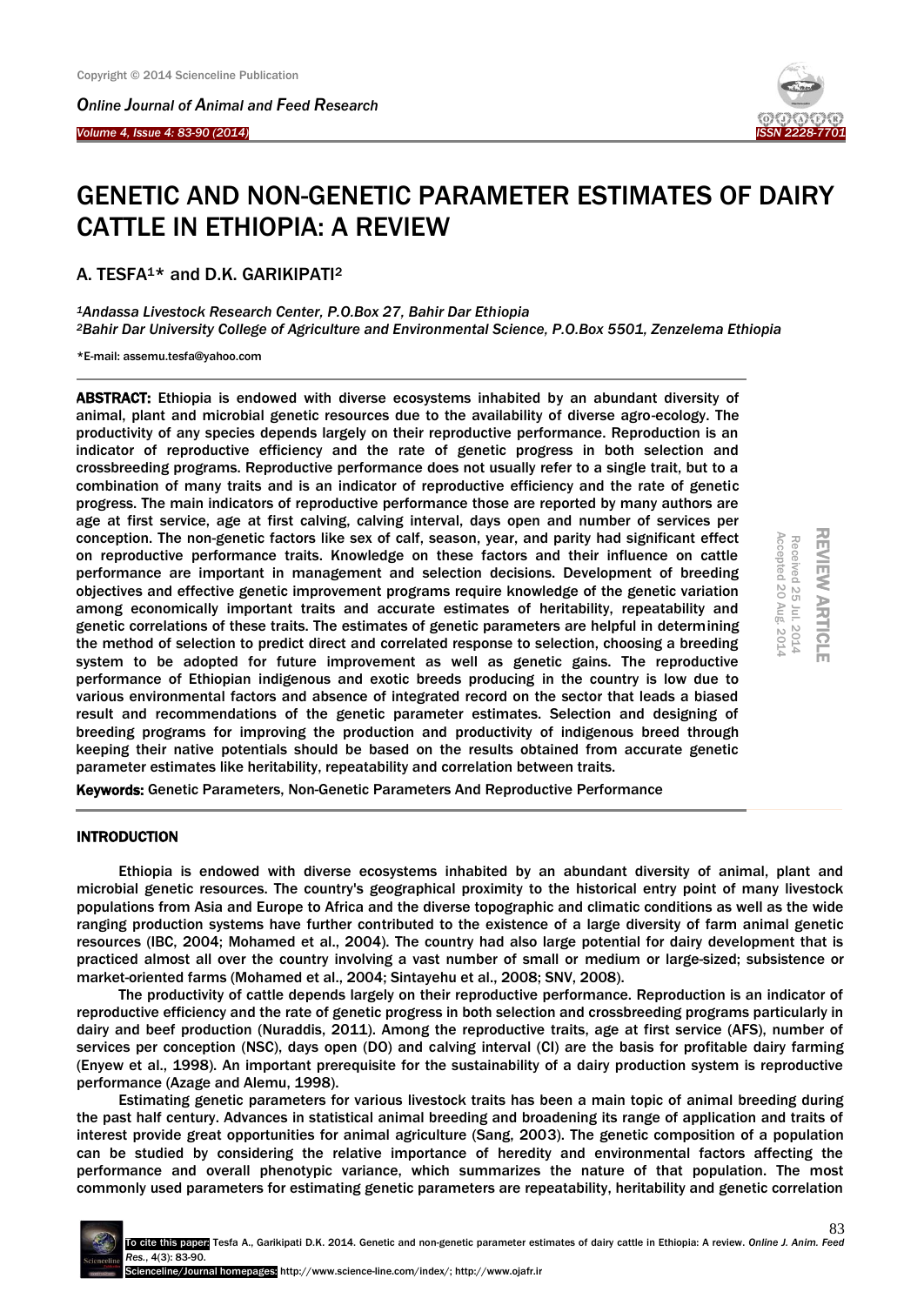(Yibrah, 2008). Pertinent to the effective use, genetic variability is knowledge of the genetic and environmental relationships among the characters which include heritability and repeatability of the characters and the genetic, phenotypic and environmental correlations among them (Khalid et al., 2001).

Furthermore, development of breeding objectives and effective genetic improvement programs require knowledge of the genetic variation among economically important traits and accurate estimates of heritability, repeatability and genetic correlations of economically important traits (Abegaz et al., 2002; Juma and Alkass, 2006). In Ethiopia there are around 27 indigenous cattle breeds (Rege and Tawah, 1999) and above three introduced indigenous dairy breeds for improving the genetics and milk production (Addisu, 2013). Fogera cattle breed is one of the milk producing cattle in Ethiopia (Addisu et al., 2010). In Ethiopia there is no well-reviewed works on genetic parameter estimates of reproductive performances of dairy cattle breeds. This paper is a review of the genetic and non-genetic parameter estimates for dairy cattle in Ethiopia.

#### Reproductive performances of dairy cattle in Ethiopia

Reproductive traits describe the animal's ability to conceive, calve down and suckle the calf to weaning successfully (Davis, 1993); these traits are important since they affect the herd size. Reproductive performance is commonly evaluated by analyzing female reproductive traits (Aynalem et al., 2011) of a combination of many traits (Olawumi and Salako, 2010). Reproduction is an indicator of reproductive efficiency and the rate of genetic progress in both selection and crossbreeding programs particularly in dairy and beef production (Mukassa-Mugerewa and Azage, 1991). High reproductive efficiency is necessary for efficient milk production and has an important influence on herd profitability (Pryce et al., 2004). Reproductive efficiency is expressed by the extent of reduction of reproductive wastage and it affects lifetime milk and meat production (Nuraddis, 2011). The main indicators that would be considered in assessing reproductive performance are age at puberty, age at first calving, calving interval, days open and number of services per conception (Yifat, 2009; Habtamu et al., 2010; Aynalem et al., 2011; Demissu et al., 2013).

Age at first calving (AFC): Age at first calving is the period between birth and first calving and influences both the productive and reproductive life of the female, directly through its effect on her lifetime calf crop and milk production and indirectly through its influence on the cost invested for up-bringing (Gebrekidan et al., 2012). Age at first calving is closely related to the rearing intensity, and in a breeding program has impact on generation interval and response to selection. It is affected by nutrition, year and month of birth (Kelay, 2002).

Calving interval (CI): It is the period between successive parturitions and is a function of postpartum anestrus period (from calving to first estrus), service period (first postpartum estrus to conception) and gestation length (Tewodros, 2008). Estimates of calving interval in zebu cattle range from 12.2 to 26.6 months (Mukassa-Mugrewa, 1989; Gebrekidan et al., 2012). Nutritional conditions that vary seasonally and yearly and parity (Prabhakar and Addisu, 2004) have major effect on calving interval (Hailemariam and Kassa, 1994). The effectiveness of estrus detection and conception rate has a great impact on the calving interval. Calving interval is probably the best indicator of cattle reproductive efficiency. It is fertility traits that can be used in selection programmes to minimize the negative effects that selection for production have on fertility (Mostert et al., 2010).

Number of services per-conception (NSPC): Number of services per conception, which is defined as the number of services (natural or artificial) required for a successful conception, depends largely on the breeding system used, the reproductive health status of the animal, the management and feeding practices in a farm and the semen quality of AI or natural service bulls (Tewodros, 2008). Values of NSPC greater than 2 should be regarded as poor (Mukassa-Mugrewa, 1989). Number of service per conception is influenced by season; that is related to availability of feed, placenta expulsion time, lactation length and milk yield and parity (Hailemariam and Mekonnen, 1996; Gebeyehu et al., 2005; Gebrekidan et al., 2012).

Days open (DO): Days open (also called calving-to-conception interval) is the period between calving and conception in cows (Tewodros, 2008). Days open is influenced by the length of time for the uterus to completely involutes, resumption of normal ovarian cycle, occurrence of silent ovulation, accuracy of heat detection, management, semen quality and skill of inseminator or efficiency of bull (Yosef, 2006; Melaku et al., 2011). Days open affect lifetime production and generation intervals, and hence the annual genetic gain (Yosef, 2006).

Getenet and Addisu (2006) and Ayenalem (2006) summarizes the reproductive performances of Fogera and Boran cattle, respectively in Ethiopia that was conducted by different authors in different years sourcing the data both at on-station and on-farm level. The authors summarize the performances of the respective breeds got decline from year to year and this decline, even in the same ranches, may be due to the deterioration of feed quality and invasion by unpalatable weeds of the grazing lands of the production sites; shrinkages of grazing land due to shift in farming system; lower level of selection of the best performing breeds. The report of Aynalem et al. (2011) indicated that, Fogera breed had better daily milk yield and longer lactation length than other indigenous cattle breeds in Ethiopia like Boran of Ethiopia, Horro, and Bagait; that classifies the breed as one of the known milk producer breed in Ethiopia.

The above two tables indicate that the reproductive performances of the cross breeds had better performances with their respective indigenous cattle breeds. This is because of the improvement of crossbreeding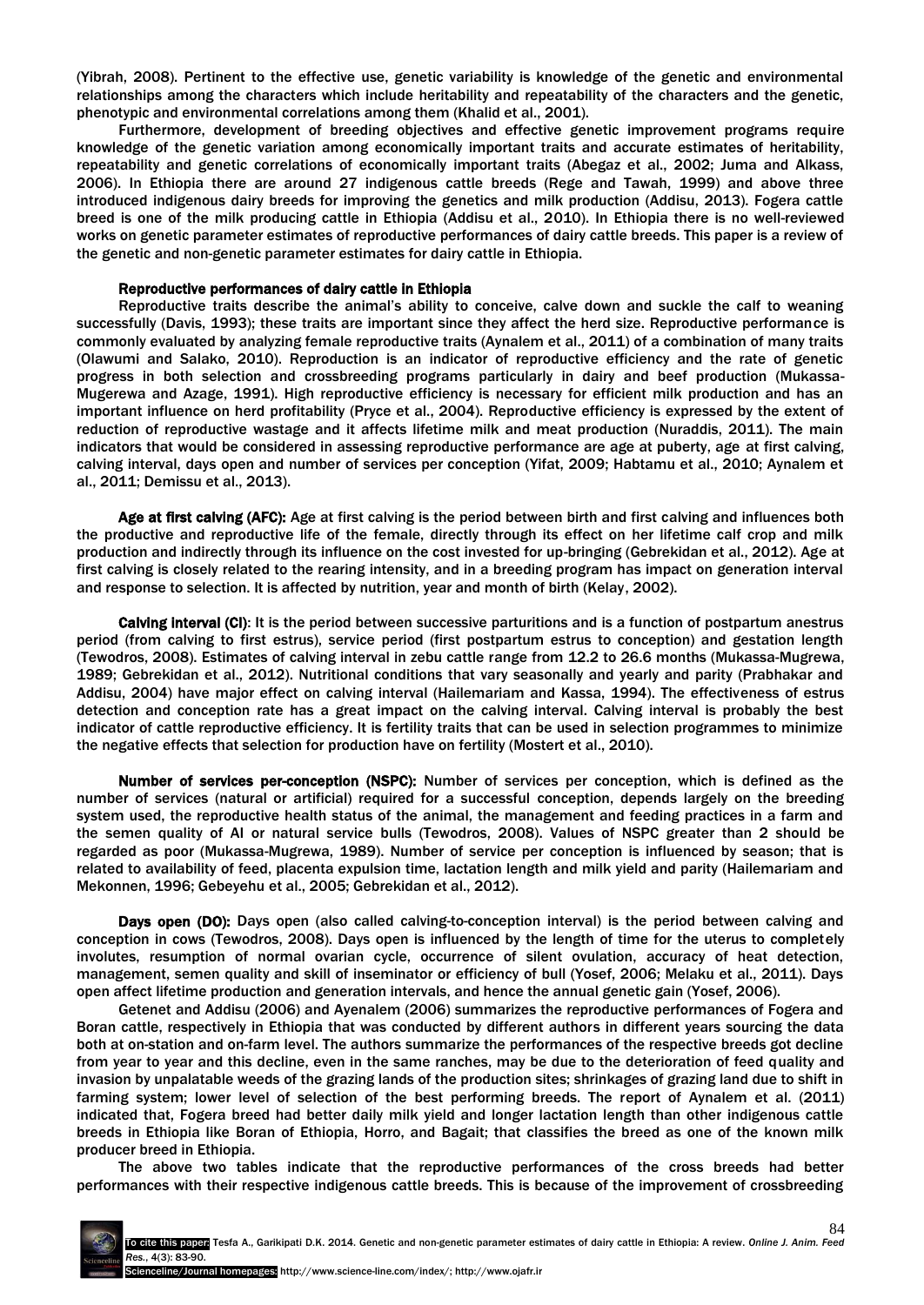through the improvement of the lower performing traits of the local breeds (Belay, 2014). Additionally, in the second and third generation of crossbreeding summarized for Fogera × Holstein Friesian (Belay, 2014) and Boran × Holstein Friesian (Ayenalem et al., 2010) there is a lowering of performance from the first generation. This lowering in the performance as the exotic blood increases is due to the negative effects of Heterosis, which is the nonadditive effect of crossbreeding that indicates the amount by which merit of crossbreds' deviates from the additive component (Belay, 2014).

| Table 1 - Summary of reproductive performances (in month) of Ethiopian Indigenous breeds |           |            |           |              |                                                                                                                                           |
|------------------------------------------------------------------------------------------|-----------|------------|-----------|--------------|-------------------------------------------------------------------------------------------------------------------------------------------|
| <b>Breed</b>                                                                             | <b>CI</b> | <b>AFC</b> | <b>DO</b> | <b>NSC</b>   | <b>Source</b>                                                                                                                             |
| Fogera                                                                                   | 19.3      | 52.4       | 298.4     | 1.62         | Almaz (2012); Gebeyehu et al. (2005)                                                                                                      |
| Horro                                                                                    | 12.2      | 50.0       | 152       | 1.69         | Hailemariam and Mekonnen (1996)                                                                                                           |
| Arsi                                                                                     | 14.6      | 32.8       | 211       | $\mathbf{2}$ | Mulugeta et al. (2008)                                                                                                                    |
| <b>Boran</b>                                                                             | 20.7      | 57.6       | 339       | 1.61         | Yifat et al. (2012)                                                                                                                       |
| <b>Barka</b>                                                                             | 13.2      | 30.3       | 253       | 1.11         | Hailemariam and Mekonnen (1996); Million and Tadelle (2003)                                                                               |
| Highland zebu                                                                            | 15.1      | 53         | 148       | 2.2          | Niraj et al. (2014)                                                                                                                       |
| <b>Ogaden</b>                                                                            | 16.4      | 50.3       | 195       | $\mathbf{2}$ | Getinet et al. (2009)                                                                                                                     |
| Metema highland zebu                                                                     | 19.2      | 46.1       | 204.1     | 1.74         | Tesfaye $(2007)$                                                                                                                          |
|                                                                                          |           |            |           |              | Calving Interval (CI), Age at First Calving (AFC), Number of Service per Conception (NSC) and Days Open (DO) of dairy cattle in Ethiopian |

# Table 2 - Reproductive performances (in month) of some crossbreed dairy cattle in Ethiopia

| <b>Breed</b>             | <b>CI</b> | <b>AFC</b> | <b>DO</b>                | <b>NSC</b>               | <b>Source</b>                        |
|--------------------------|-----------|------------|--------------------------|--------------------------|--------------------------------------|
| Jersey                   | 15        | 34.5       | 174.68                   | 1.79                     | Habtamu et al. (2010)                |
| Zebu x Holstein-Friesian | 21.36     | 36.6       | 155.7                    | 1.56                     | Belay et al. (2012)                  |
| Fogera x HF              |           | 52.3       | $\sim$                   | 1.54                     | Gebeyehu et al. (2005); Belay (2014) |
| Friesian x Arsi zebu     | 11.9      | 29.2       | $\overline{\phantom{0}}$ | $\overline{\phantom{0}}$ | Negussie et al. (1998)               |
| Boran x HF               | 14.06     | 39.1       | 127                      | 2.17                     | Aynalem et al. (2010)                |
| <b>Crossbreed cattle</b> | 12.4      | 34.8       | 85.6                     | 1.52                     | Hunduma (2012)                       |

#### Non-genetic factors influencing reproductive performance in dairy cattle

Non-genetic factors such as age of dam, sex of the calf, gestation length, parity, and cow weight influenced birth weight in cattle, which is useful in selection criterion for increased production and reproductive efficiency of dairy cattle (Olawumi and Salako, 2010); and they had significant effect on reproductive traits. Knowledge on these factors and their influence on cattle performance are important in formulation of management and selection decisions (Goyache et al., 2003). In various studies, a number of factors have been included in analyses as main factors or their two- and/or three-way interactions either as fixed effects or as continuous effects to account for environmental sources of variation in animals' performance (Wasike, 2006). These factors, which can be assisted as fixed effect (Wasike, 2006) and other stress causing factors affect the performance of individual growth performance (Almaz, 2012) and reproductive performances intern affect the productivity of a given farm.

| <b>Factor</b> |           |           | <b>Traits</b> |           |       | <b>Source</b> |                       |
|---------------|-----------|-----------|---------------|-----------|-------|---------------|-----------------------|
|               | <b>BW</b> | <b>WW</b> | <b>AFC</b>    | <b>CI</b> | DO.   | <b>NSC</b>    |                       |
| <b>Sex</b>    | $***$     | <b>NS</b> |               |           |       |               | Melaku et al. (2011)  |
|               | $***$     | $***$     |               | <b>NS</b> |       |               | Almaz (2012)          |
|               | $***$     |           |               | $\star$   |       |               | Getinet et al. (2009) |
| Parity        | <b>NS</b> | $\star$   |               |           |       |               | Melaku et al. (2011)  |
|               | $***$     | $***$     |               | $***$     |       | <b>NS</b>     | Habtamu et al. (2010) |
|               |           |           |               | <b>NS</b> | $***$ | $***$         | Yifat et al. (2009)   |
|               | $***$     | $\star$   | <b>NS</b>     | $***$     | $***$ |               | Almaz, (2012)         |
| Year          | $***$     |           | $***$         | $***$     |       |               | Getinet et al. (2009) |
|               | $***$     | $***$     |               |           |       |               | Melaku et al. (2011)  |
|               | $***$     | $***$     | $***$         | $***$     |       | $***$         | Habtamu et al. (2010) |
|               | $***$     | $***$     | $***$         | $***$     | $***$ |               | Almaz (2012)          |
| Season        | <b>NS</b> |           | <b>NS</b>     | <b>NS</b> |       |               | Getinet et al. (2009) |
|               | $***$     | $\star$   |               |           |       |               | Melaku et al. (2011)  |
|               | $\star$   | $***$     | <b>NS</b>     |           |       | $\star$       | Habtamu et al. (2010) |
|               |           |           |               | $***$     | $***$ | $***$         | Yifat et al. (2009)   |
|               | $***$     | $***$     | <b>NS</b>     | $***$     | $***$ |               | Almaz, (2012)         |

#### Genetic parameter estimates for dairy cattle in Ethiopia

The potential for genetic improvement of a trait largely depends upon genetic variation existing in the population. The genetic composition of a population can be studied by considering the relative importance of

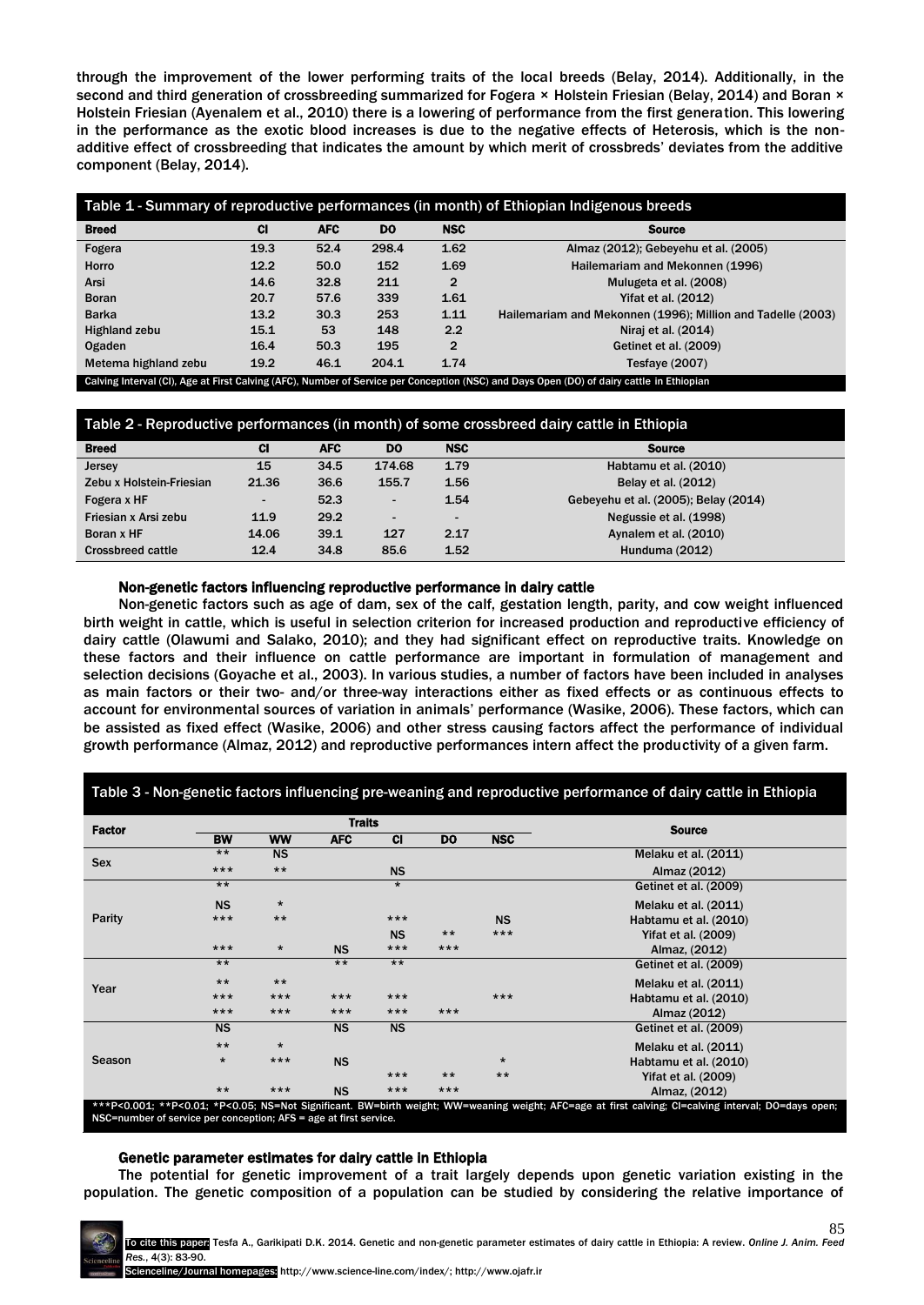heredity and environmental factors affecting the performance of an individual in that population (Gebeyehu et al., 2014). Precise and accurate knowledge of genetic parameters are of paramount importance for planning appropriate selection and breeding strategies for the genetic improvement programs (Choudhary et al., 2003; Wasike et al., 2006; Edward et al., 2013; Gebeyehu et al., 2014). The estimates of genetic parameters are helpful in determining the method of selection to predict direct and correlated response to selection, choosing a breeding system to be adopted for future improvement as well as in the estimation of genetic gains (Wasike, 2006; Edward et al., 2013; Gebeyehu et al., 2014). Even though, there is limited information on the genetic parameter estimates of dairy cattle in Ethiopia, the available information's are summarized.

Heritability (h<sup>2</sup>): Heritability is the measure of the degree to which a trait is genetically determined. Obviously heritability is important among the several factors determining how much genetic improvement can be made in any trait (Aynalem, 2006). Heritability estimates show a high level of variability that is a result of the differences in the population structure of the herds that provided the data, the model fitted for the analysis, the breed and the environment where the data was obtained (Wasike, 2006). The low heritability is caused not only by a low genetic variance but also by a higher phenotypic variance due to small size of the herd and by random or unidentified environmental factors (Khalid et al., 2001). Heritability estimation can be increased by providing uniform environment, use of multiple measurements, adjustment of records, and accurate measurement of data (Aynalem, 2010). Different estimates of heritability may be found for the same trait in different populations or in one population at different times.

Heritability of reproductive traits: Calving interval has a very low heritability (Cassell, 2001). Million and Tadelle (2003), reported that, heritability value of 0.03 for first calving interval in Holstein dairy cattle; Haile-Mariam and Kassa (1994) reported a heritability value of 0.03 and 0.04 for Ethiopian Boran from original and selected data; Gebeyehu et al. (2014) reported a heritability of 0.28 for Holstein Friesian cattle in Ethiopia; Haile-Mariam et al. (2003) also reported a heritability value of 0.04 and 0.03 in the first and second parity for CI, respectively. Kefena and his colleague (2011) reported a heritability value of 0.17 for calving interval of dairy cattle in Ethiopia. Almaz Bekele (2012) also reported a heritable value of 0.02 for Fogera cattle at Metekel Fogera cattle conservation ranch. For tropical cattle herds, average heritability value of 0.11was reported by Lobo et al. (2000). Aynalem (2006) reported heritability values of CI estimated for Ethiopian Boran and crosses were 0.0014±0.04 and 0.1±0.05, respectively.

Heritability of age at first calving is generally low, indicating that this trait is highly influenced by environmental factors. Cassell (2001) reported a heritability value of 0.14 for age at first calving in Holstein cattle while Hailemariam (1994) reported a respective heritability value of 0.06 and 0.07 for Ethiopian Boran cattle from original and selected data. Gebeyehu et al. (2014) and (Kefena Effa et al., 2011), also reported a respective heritability value of 0.53 and 0.40 for dairy cattle in Ethiopia. Almaz Bekele (2012) also reported a heritable value of 0.07 for Fogera cattle at Metekel Fogera cattle conservation ranch. Additionally, a heritability value of 0.263 was reported by Mohamed (2004) for Holstein Friesian in Ethiopia.

A respective heritability value for Days Open of 0.0006 and 0.1 for Boran and Boran × HF was reported by Ayenalem et al. (2009). Yosef (2006) reported a heritability value for day's open of 0.15 for Holstein and 0.07 for Jersey breed in Ethiopia. Mohamed (2004) also report a value of 0.224 for days open for Holstein Friesian in Ethiopia.

Repeatability of reproductive traits: In dairy cattle, the measure of repeatability estimate refers to the correlation between records of the same cow in the same herd and this may be utilized to assess the real producing ability of individual cows in a population (Olawumi and Salako, 2010). Basically repeatability value is greater than heritability value since repeatability estimates include the permanent maternal environmental variance in addition to the additive genetic variance component (Solomon and Gemeda, 2000). The low repeatability values indicate that an animal evaluation for the traits based on repeated observations is more reliable than evaluation on a single observation. Cows should not be culled on single (or only few) initially available records. Lower repeatability estimate for traits could be also due to higher influence of specific environmental effects on a given record that may inflate within animal records variability.

Repeatability estimation result of 0.39 for Jersy breed was reported by Edward et al. (2013). As indicated by Amin et al. (2013), repeatability estimates were low for days open and calving interval, 0.08 and 0.09, respectively for indigenous zebu. Repeatability estimates were reported as, 0.14±0.02 for calving interval, 0.14±0.02 for days open and 0.08±0.01 for services per conception for dairy cattle in the tropical highlands of Ethiopia (Ayenalem, 2006).

Genetic correlation among reproductive traits: The genetic correlation expresses the extent to which two characters are influenced by the same genes and it is important when selecting for net merit involving several traits. Estimates of genetic correlation between any pair of traits suggest that selection for one trait can lead to an indirect genetic response in the other trait (Edward et al., 2013; Gebeyehu et al., 2014).

As reported by Wasike et al. (2006), estimates of direct-maternal genetic correlation were highly negative. Genetic correlation estimates of -0.54, -0.57 and –0.80 was reported for South African Bonsmara, Ethiopian Boran and Kenan Boran. The antagonistic genetic correlation between mean MY and CI increased from 0.43 in the first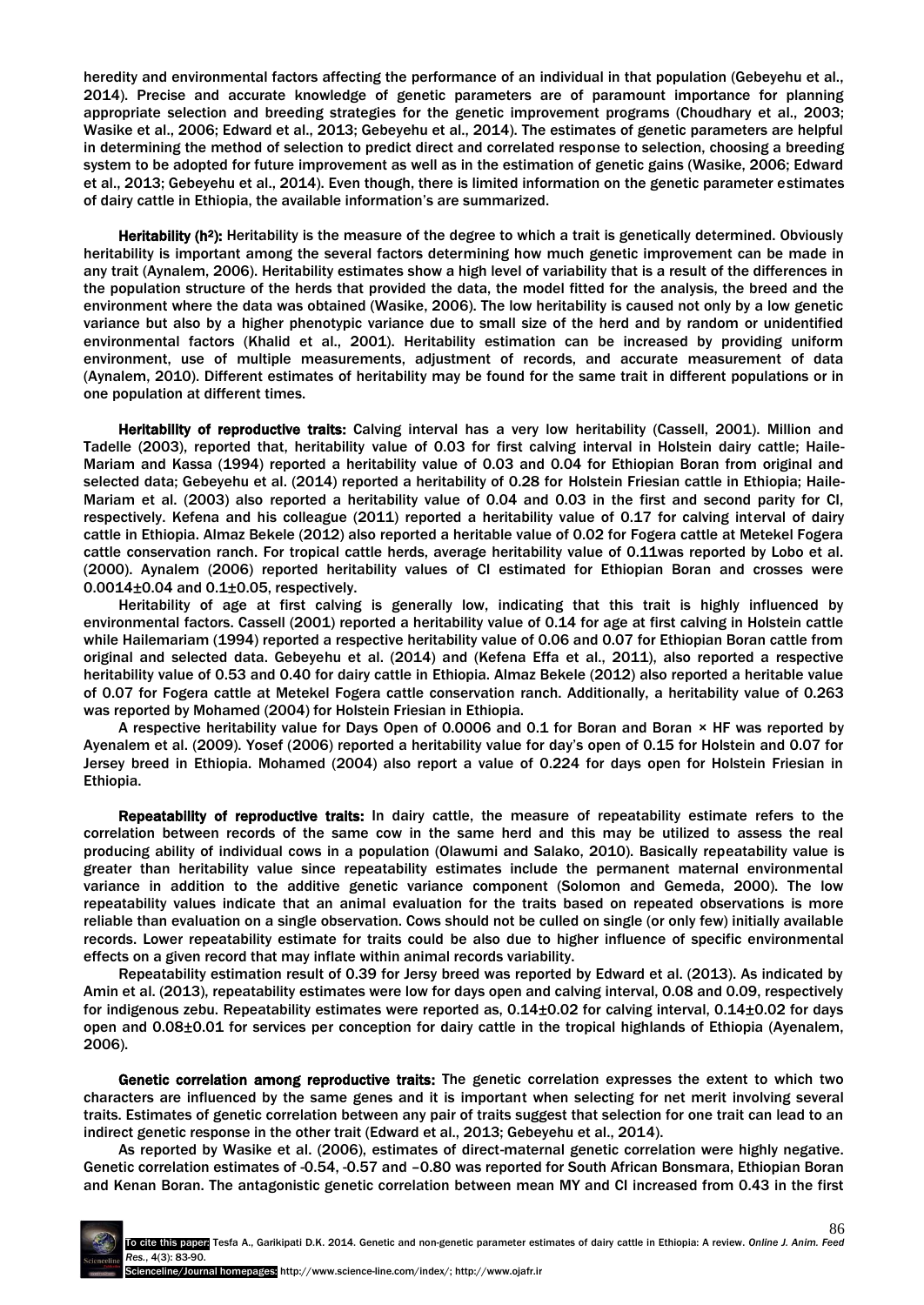to 0.58 in the second parity while that of persistency of MY (parity 1 and 2) with CI (0.04 to 0.18) and Surv (0.06 to 0.18) were close to zero (Haile-Mariam et al., 2003). Almaz (2012) reported a phenotypic and genotypic correlation between CI and DO as 0.32 and 0.83 for Fogera cattle, respectively. And a high genetic correlation for AFC with growth traits were;  $0.77 \pm 0.24$ ,  $0.82 \pm 0.02$  and  $0.87 \pm 0.03$  respectively for AFC with BWT. AWWT and PADG. A phenotypic and genetic correlation value between AFS and AFC was reported 0.85 and 1, respectively and between CI and DO 0.99 and 1 respectively for Fogera × Holesien Fresiean cattle at Metekel ranch (Belay, 2014). A value for genetic correlation between CI and DO for Holstein and Jersey breeds was reported as 1 (Yosef, 2006).

## CONCLUSION AND RECOMMENDATION

The reproductive performances of Ethiopian indigenous and exotic breeds producing in Ethiopia shows lower result because of various environmental factors (mainly of the changing climate) and absence of integrated record on the sector that leads a biased result and recommendations of the genetic parameter estimates. Development of effective genetic evaluation and improvement programs requires knowledge of the genetic parameters (genetic variance of each trait and covariance among traits) for economically important production traits. Accurate estimation of these genetic parameters requires data to be corrected to accommodate differences in known environmental effects that influence the production and reproductive performances of livestock. To increase the estimates of genetic parameter, uniform environment, use of multiple measurements, adjustment of records and accurate measurement of data are the basics need to be considered. Thus, implementation of these basic points for known environmental effects has an important role in reducing the non-genetic or environmental components of phenotypic variance. On the basis of this review result, the following recommendations were done.

• It is clearly reviewed that there is works done on estimation of genetic parameter for indigenous cattle breeds in Ethiopia; therefore, future focus should be given for the estimation of genetic parameters for productive and reproductive traits.

 As genetic parameters are estimated from the available recorded data of a given breed, it is necessary to keep well developed and designed record keeping system.

 Selection and designing of breeding programs for improving the production and productivity of indigenous breed through keeping their native potentials should be based on the results obtained from genetic parameter estimates viz. heritability and repeatability.

 Genetic parameters estimate from control breeding need to be updated regularly due to the changing of environmental and breeding factors.

## **REFERENCES**

- Abegaz S, Negussie E, Duguma G and Rege JEO (2002). Genetic parameter estimates for growth traits in Horro sheep. J. Anim. Breed. Genet. 119: 35-45.
- Addisu B, Adebabay K, Bewuket S, Solomon G and Tewodros B (2010). Conservation-Based Breeding Program for Fogera Cattle. Working Document. Amhara REgional AGricultural Research Institute Andassa Livestock research center (unpublished papers).
- Addisu H (2013). Cross breeding effect on milk productivity of Ethiopian indigenous cattle: Challenges and opportunities. Scholarly Journal of Agricultural Science Vol. 3(11), pp. 515-520 November, 2013.
- Almaz B (2012). Genetic parameter estimation of growth and reproduction traits of fogera cattle at Metekel ranch, Amhara region, Ethiopia. MSc thesis submmited to Bahir Dar University college of Agriculture and Environemntal science, Bahir Dar, Ethiopia.
- Amin MR, Habib MA and Bhuiyan AKFH. (2013). Reproductive Potential of Red Chittagong Cattle in Bangladesh. Journal of Tropical Resources and Sustainable Science. Volume 1 (1):71-86
- Aynalem H (2006). Genetic and economic analysis of Ethiopian Boran cattle and their crosses with Holstien Friesian in centeral Ethiopia. PhD. dissertation submitted to national dairy research institute, Karnal (Deemed University), India.
- Aynalem Haile (2010). Genetic parameters: a lecture note. International Livestock Research Institute. Addis Abeba, Ethiopia.
- Aynalem H, Workneh A, Noah K, Tadelle D, and Azage T (2011). Breeding strategy to improve Ethiopian Boran cattle for meat and milk production. IPMS (Improving Productivity and Market Success) of Ethiopian Farmers Project Working Paper 26. Nairobi, Kenya, ILRI.
- Azage T and Alemu G (1998). Prospects for Peri-Urban Dairy Development in Ethiopia. In: Fifth National Conference of ESAP (Ethiopian Society of Animal Production). ESAP, Addis Ababa, Ethiopia.
- Belay D, Yisehak, K and Janssens G.P.J. (2012). Productive and Reproductive Performance of Zebu X Holstein-Friesian Crossbred Dairy Cows in Jimma Town, Oromia, Ethiopia. Global Veterinaria 8 (1): 67- 72, 2012.
- Belay Z (2014). Estimation of Genetic Parameters for Growth and Reproductive Traits of Fogera X Holstein Friesian Crossbred Cattle at Metekel Ranch, Amhara Region, Ethiopia. MSc Thesis, Haremaya University; Haremaya, Ethiopia.
- Cassell B. G (2001). Optimal genetic improvement for the high producing cow. Dairy Sci. 84 (2001), E144- E150

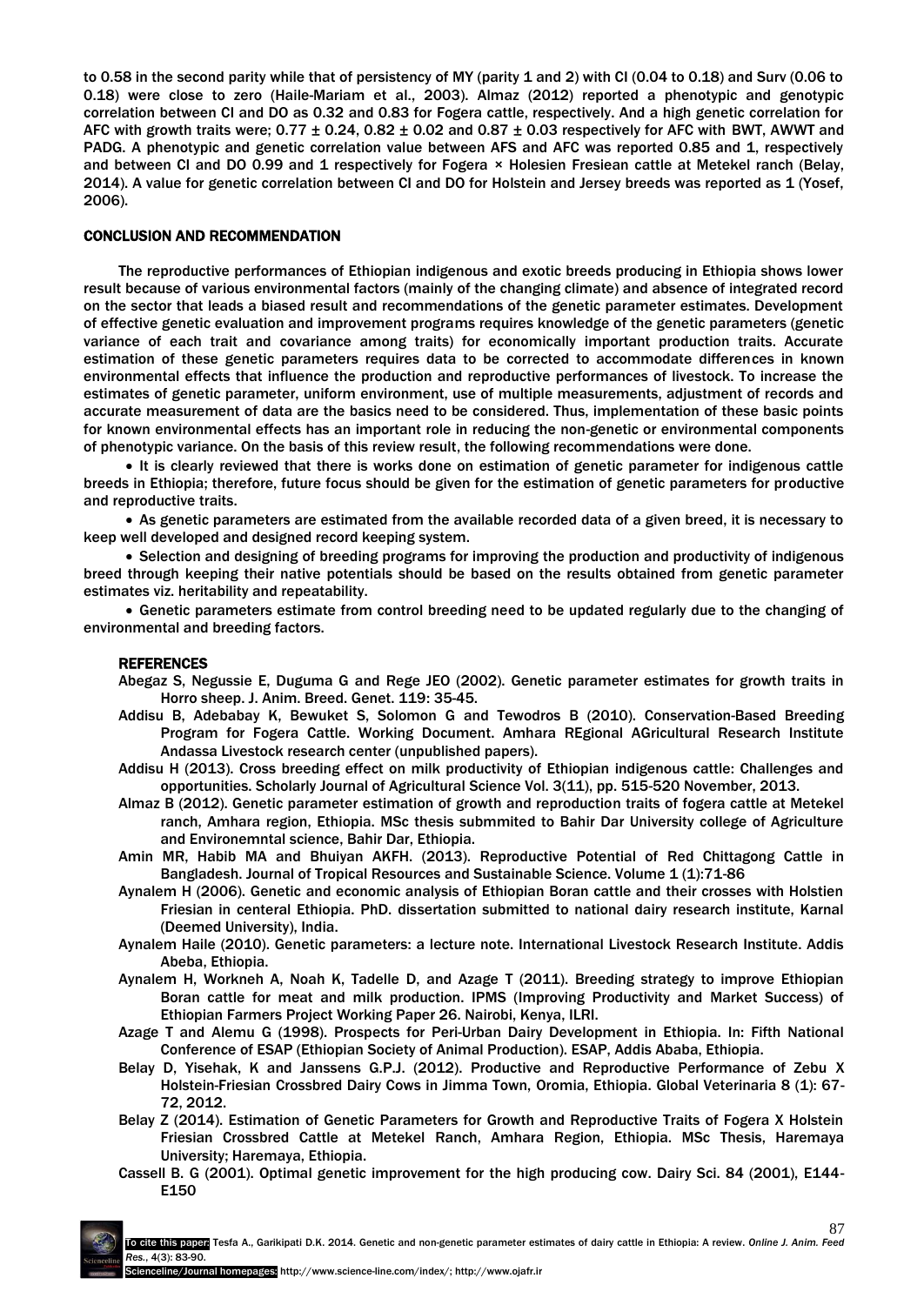- Choudhary V., kothekar M. D., Raheja K. L., Kasturiwale N. N., Khire D. W. and Kumar P (2003). Genetic evaluation of first lactation traits in Sahiwal cattle using restricted maximum likelihood technique. Asian Australasian Journal of Animal Sciences (Impact Factor: 0.64). 01/2003; 16:639-643.
- Davis, G.P (1993). Genetic parameters for tropical beef cattle in Northern Australia: A review. Australian Journal of Agricultural Research. 44:179-198.
- Demeke, S., Neser, F.W.C. and Schoeman, S.J (2004). Estimates of genetic parameters for Boran, Friesian, and crosses of Friesian and Jersey with the Boran cattle in the tropical highlands of Ethiopia: reproduction traits. J. Anim. Breed. Genet., 121: 57-65.
- Demissu Hundie, Fekadu Beyene, and Gemeda Duguma (2013). Early Growth and Reproductive Performances of Horro Cattle and their F1 Jersey Crosses in and around Horro-Guduru Livestock Production and Research Center, Ethiopia. ISSN: 2226-7522(Print) and 2305-3327 (Online).
- Edward M, Venancio IC and Tinyiko H (2013). Estimation of Genetic and Phenotypic Parameters for Production Traits and Somatic Cell Count for Jersey Dairy Cattle in Zimbabwe. Hindawi Publishing Corporation: Volume 2013, Article ID 470585, 5 pages.
- Enyew N., Brannang E., Kebede B. and Rottmann O. J (1998). Reproductive performance of dairy cattle at Asella livestock farm, Arsi, Ethiopia. I: Indigenous cows versus their F1 crosses. J. Anim. Breed. Genet. 115, 267-280.
- Gebeyehu G, Asmare A and Asseged B (2005). Reproductive performances of Fogera cattle and their Friesian crosses in Andassa ranch, Northwestern Ethiopia.
	- <http://www.lrrd.org/lrrd17/12/gosh17131.htm>
- Gebeyehu G, Harpal S, Karl-Johan P and Nils L (2014). Heritability and correlation among first lactation traits in Holstein Friesian cows at Holeta Bull Dam Station, Ethiopia. acadamicajournals; Vol.5(3),pp. 47-53, March, 2014.
- Gebrekidan T.W, Zeleke M.Z and Gangwar, S.K (2012). Reproductive and productive performance of dairy Cattle in central zone of Tigray, northern Ethiopia.
- Getenet M and Addisu B (2006). Conservation and breed improvement plan for Fogera cattle. Andassa Livestock Research Center (unpublished report).
- Getinet M, Workneh A and Hegde P B (2009). Growth and Reproductive performance of Ogaden cattle at Haramaya University, Ethiopia. Ethiopian Journal of Animal Production Volume: 9 Number: 1. Ethiopian Society of Animal Production (ESAP). [http://esap](http://esap-ethiopia.org/Publications/Journals/EJAP_Volume_9.pdf)[ethiopia.org/Publications/Journals/EJAP\\_Volume\\_9.pdf](http://esap-ethiopia.org/Publications/Journals/EJAP_Volume_9.pdf)
- Goyache F., Fernandez I., Royo L. J., Alvarez I. and Gutierrez J. P (2003). Factors affecting actual weaning weight, pre-weaning average daily gain and relative growth rate in Asturiana de los Valles beef cattle breed. Archives of Animal Breeding. 46: 235- 243.
- Habtamu L, Kelay B, and Desie S (2010). Study on the reproductive performance of Jersey cows at Wolaita Sodo dairy farm, Southern Ethiopia. Ethiop. Vet. J., 2010, 14 (1), 53-70.
- Haile-Mariam M. and Kassa-Mersha H (1994). Genetic and environmental effects on age at first calving and calving interval of naturally bred Boran (zebu) cows in Ethiopia. Animal Production, 58: 329-334.
- Haile-Mariam M., Bowman P.J., and Goddard M.E (2003). Genetic and environmental relationship among calving interval, survival, persistency of milk yield and somatic cell count in dairy cattle. Livestock Production Science 80 (2003) 189–200.
- Hailemariam, M. and Mekonnen, G (1996). Reproductive Performance of Zebu, Friesian and Friesian .Zebu crosses. Tropical Agriculture, 73: 142-147.
- Hunduma D (2012). Reproductive performance of crossbred dairy cows under smallholder condition in Ethiopia. Artificial Insemination Institute, Adama Science and Technology University, P.O.Box 1457, Adama, Ethiopia. International Journal of Livestock Production Vol. 3(3),pp. 25-28, March 2012. <http://www.academicjournals.org/IJLP>
- IBC (Institute of Biodiversity Conservation) (2004). The State of Ethiopia's Farm Animal Genetic Resources: Country Report. A Contribution to the First Report on the State of the World's Animal Genetic Resources. IBC. Addis Ababa, Ethiopia.
- Juma K.H. and Alkass J.E (2006). Genetic and Phenotypic Parameters of Some Economic Characteristics in Awassi Sheep of Iraq: A Review. Egyptian Journal of Sheep, Goat and Desert Animals Sciences (2006) 1(1): 15-29.
- [Kefena E,](http://www.researchgate.net/researcher/2037372274_Kefena_Effa) [Zewdie W,](http://www.researchgate.net/researcher/2047135445_Zewdie_Wondatir) [Tadelle D](http://www.researchgate.net/researcher/81899611_Tadelle_Dessie) and [Aynalem H](http://www.researchgate.net/researcher/81136346_Aynalem_Haile) (2011). Genetic and environmental trends in the long-term dairy cattle genetic improvement programmes in the central tropical highlands of Ethiopia. http://www.researchgate.net/publication/
- Kelay B.D (2002). Analyses of Dairy Cattle Breeding Practices in Selected Areas of Ethiopia. Dissertation. [http://edoc.hu-berlin.de/dissertationen/desta-kelay-belihu-2.](http://edoc.hu-berlin.de/dissertationen/desta-kelay-belihu-2)
- Khalid J, Ghulam M and Pervez A (2001). Heritability estimates of some productive traits in Sahiwal cattle. Pakistan Vet.J., 21(3): 2001.
- Lôbo R.N.B., Madalena F.E and Vieira A. R (2000). Average estimates of genetic parameters for beef and dairy cattle in tropical regions. Anim. Breed. 68: 433-462.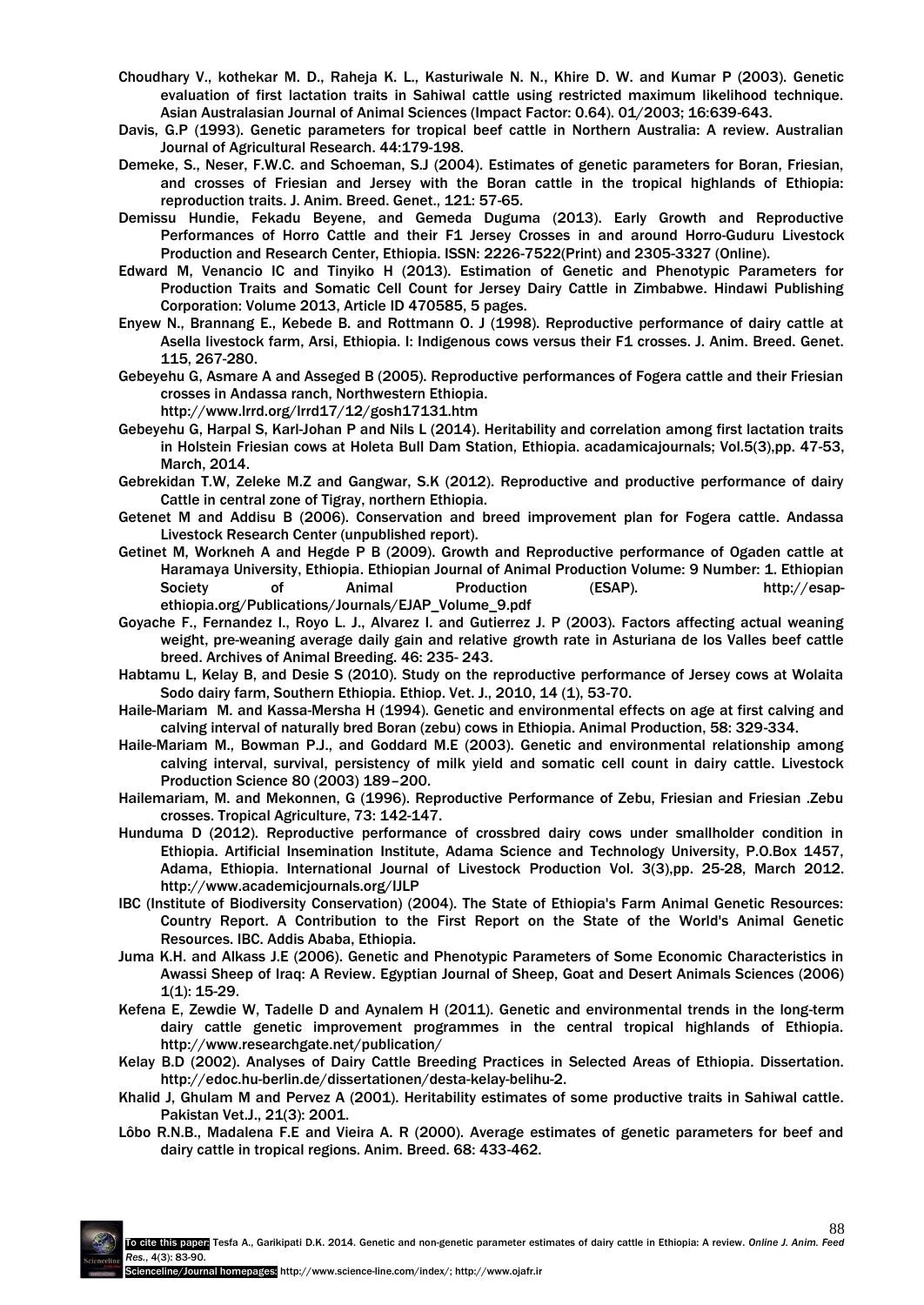- Melaku M, Zeleke M, Getinet M and Mengistie T (2011). Pre-weaning growth performances of Fogera calves at Metekel cattle improvement and multiplication ranch, North West Ethiopia. [Livestock Research for](http://www.lrrd.org/lrrd23/9/cont2309.htm)  [Rural Development 23 \(9\) 2011.](http://www.lrrd.org/lrrd23/9/cont2309.htm)
- Million T and Tadelle D (2003). Milk production performance of Zebu, Holstein Friesian and their crosses in Ethiopia. Livestock Research for Rural Development (15) 3 2003.
- Mohamed A.M. Ahmed, Simeon Ehui, and Yemesrach Assefa (2004). Dairy Development in Ethiopia. Environment and Production Technology Division; International Food Policy Research Institute. Washington, U.S.A.
- Mostert B.E., van der Westhuizen R.R. and Theron H.E (2010). Calving interval genetic parameters and trends for dairy breeds in South Africa. South African Journal of Animal Science 2010, 40 (2).
- Mukasa-Mugerwa E (1989). A review of reproductive performance of female Bos indicus Zebu cattle. ILCA Monograph 6. Addis Ababa, Ethiopia. pp151.
- Mukassa- Mugerwa, E. and Azage, T (1991). Reproductive Performance in Ethiopian Zebu (Bos indicus) Cattle: Constraints and impact on production. An invited paper presented at Fourth National livestock Improvement Conference, Addis Ababa, Ethiopia, 13-15 Nov. 1991. Inustitute of Agricultural Research (IAR) Pp 16-18.
- Mulugeta Ayalew, AzageTegegne, and B.P. Hegde (2008). Reproductive performance of dairy cows in the Yerer Watershed, Oromiya Region, Ethiopia. Proceedings of the 16th annual conference of theEthiopian Society of Animal Production (ESAP) held in Addis Ababa, Ethiopia. Part II: Technical Session, 219-229pp.
- Negussie, E., Brannang, E., Banjaw, K., Rottmann, O. J (1998). Reproductive performance of dairy cattle at Asella Livestock Farm, Arsi, Ethiopia. I. Indigenous cows versus their F1 crosses. J. Anim. Breed. Genet., 115: 267–280.
- Niraj K, Alemayehu E, Berihu G & Endale B.G (2014). Reproductive performance of indigenous and HF crossbred dairy cows in Gondar, Ethiopia. IOSR Journal of Agriculture and Veterinary Science (IOSR-JAVS). e-ISSN: 2319-2380, p-ISSN: 2319-2372.Volume 7, Issue 1 Ver. V (Feb. 2014), PP 56-61.
- Nuraddis I, Ashebir A and Shiferaw M (2011). Assessment of reproductive performance of crossbred dairy cattle (Holstein Friesian X zebu) in Gondar town. Global Veterinaia 6(6): 561-566. IDOSI Publications, 2011. [http://idosi.org/gv/GV6\(6\)11/12.pdf](http://idosi.org/gv/GV6(6)11/12.pdf)
- Olawumi S.O. and Salako A.E (2010). Genetic Parameters and Factors Affecting Reproductive Performance of White Fulani Cattle in Southwestern, Nigeria. Global Veterinaria 5 (5): 255-258, 2010.
- Prabhakar and Addisu (2004). Reproductive and growth performance of Fogera cattle and their F1 Friesian crosses at Metekel ranch, Ethiopia. AGRIS: International Information System for the Agricultural science and technology.
- Pryce, J. E., Royal, M. D., Garnsorthy P. C. and Mao, I. L (2004). Fertility in the high producing dairy cow. Livestock Prod. Sci., 86: 125.135.
- Rege J.E.O and Tawah L.C (1999). The state of Africa cattle genetic resource II. Geographical distribution, characteristics and uses of present-day breeds and strains. International Livestock Research Institute (ILRI), P.O. Box 5689, Addis Ababa, Ethiopia
- Sang Hyon O. H (2003). Estimation of genetic parameters for Boar semen traits. PhD. Dissertation submitted to the Faculty of North Carolina State University, Department of Animal Science. Raleigh.
- Sintayehu Y, Fekadu B, Azage T and Berhanu G (2008). Dairy Production, Processing and Marketing Systems of Shashemene–Dilla area, South Ethiopia. Improving Productivity and Market Success (IPMS) of Ethiopian Farmers Project, International Livestock Research Institute (ILRI), Addis Ababa, Ethiopia.
- SNV Netherlands Development Organisation (2008). Study on Dairy Investment Opportunities in Ethiopia. SNV Ethiopia's Value Chain Development Program; Netherlands Development Organisation.
- Solomon A and Gemeda D (2000). Genetic and phenotypic parameters of growth, reproductive and survival performance of Horro sheep at Bako Agricultural Research Center. Research fellowship report. International Livestock Research Institute (ILRI), Addis Ababa, Ethiopia.
- Tesfaye M (2008). Characterization of cattle milk and meat production, processing and marketing system in Metema district, Ethiopia.MSc. Thesis; Hawassa University
- Tewodros Bimerew (2008). Assessment of Productive and Reproductive Performance of Indigenous and Crossbred Cattle under Smallholder Management System in North Gondar, Amhara Region. MSc. Thesis; Mekele University, Ethiopia.
- Wasike C.B (2006). Genetic Evaluation of Growth and Reproductive Performance of the Kenya Boran Cattle. A thesis paper. Egerton University, Kenya.
- Yibrah Y (2008). Environmental and genetic parameters of growth, reproductive and survival performance of Afar and Blackhead Somali sheep at Werer Agricultural Research Center, Fellowship report submitted to International Livestock Research Institute (ILRI) and Ethiopian Institute of Agricultural Research (EIAR). Ethiopia.
- Yifat D., Kelay B., Bekana M., Lobago F., Gustafsson H. and Kindahl H (2009). Study on reproductive performance of crossbred dairy cattle under smallholder conditions in and around Zeway, Ethiopia. [Livestock Research for Rural Development 21 \(6\) 2009.](http://www.lrrd.org/lrrd21/6/cont2106.htm)